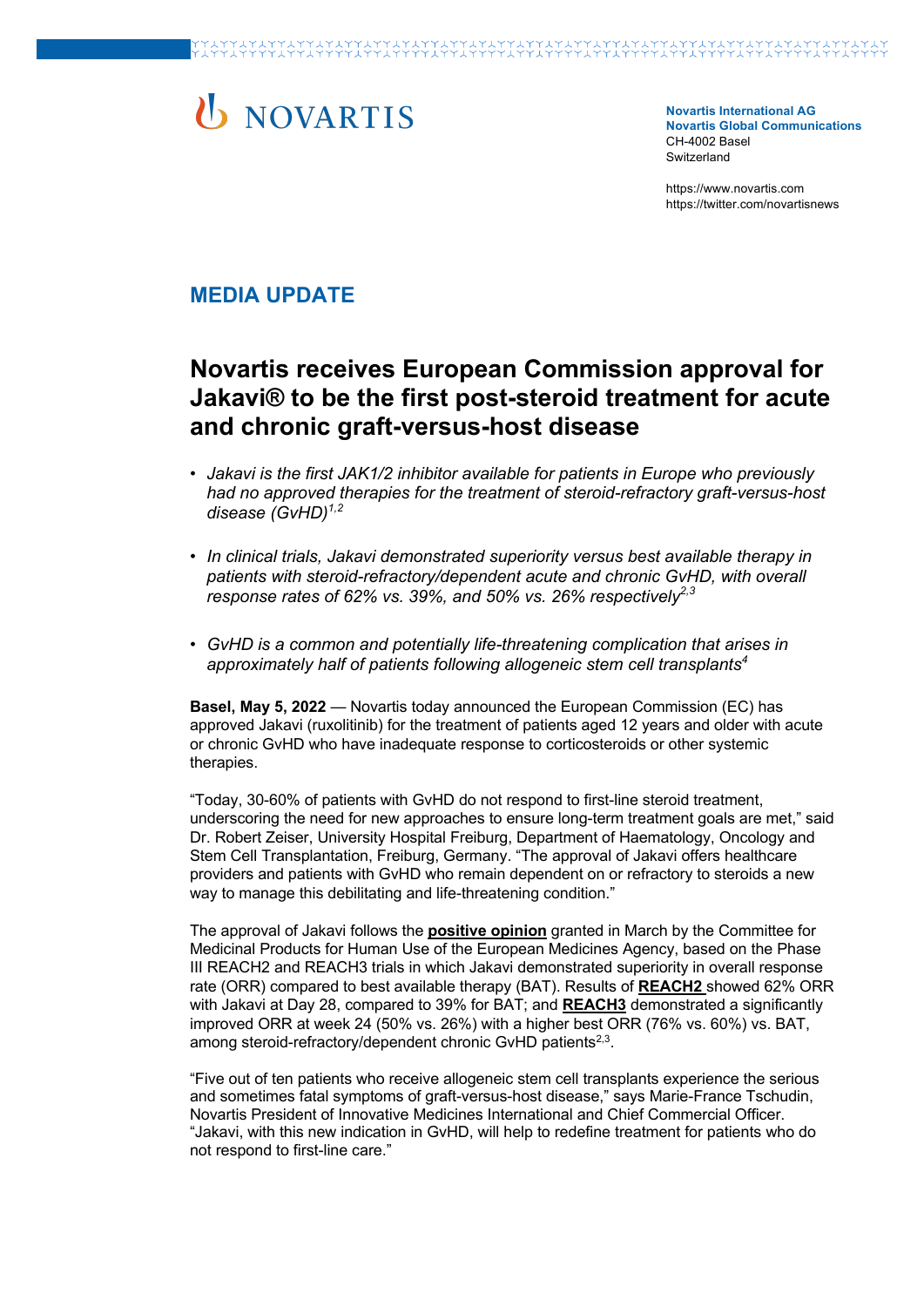GvHD occurs when donor cells see the recipient's healthy cells as foreign and attack them. Symptoms of GvHD can appear in the skin, gastrointestinal tract, liver, mouth, eyes, genitals, lungs and joints. Approximately 50% of allogeneic stem cell transplant recipients will develop either acute or chronic GvHD. Both acute and chronic GvHD can be fatal and until now both have lacked an established standard of care for patients who do not adequately respond to first-line steroid treatment<sup>1,4-9</sup>. Currently, there are no other approved therapies for the treatment of GvHD after steroid failures<sup>1,2</sup>.

#### **About Jakavi® (ruxolitinib)**

Jakavi® (ruxolitinib) is an oral inhibitor of the JAK 1 and JAK 2 tyrosine kinases. Jakavi is approved by the European Commission for the treatment of adult patients with polycythemia vera (PV) who are resistant to or intolerant of hydroxyurea and for the treatment of diseaserelated splenomegaly or symptoms in adult patients with primary myelofibrosis (MF) (also known as chronic idiopathic MF), post-polycythemia vera MF or post-essential thrombocythemia MF, and also for patients aged 12 years and older with acute or chronic GvHD who have inadequate response to corticosteroids or other systemic therapies. Jakavi is approved in over 100 countries for patients with MF, including EU countries, Switzerland, Canada, Japan and in more than 85 countries for patients with PV, including EU countries, Switzerland, Japan and Canada. The exact indication for Jakavi varies by country. Additional worldwide regulatory filings are underway in MF and PV.

Novartis licensed ruxolitinib from Incyte for development and commercialization outside the United States. Ruxolitinib is marketed in the United States by Incyte as Jakafi® for adults with PV who have had an inadequate response to or are intolerant of hydroxyurea, for adults with intermediate or high-risk MF, for adult and pediatric patients 12 years and older with steroidrefractory acute GvHD, and adult and pediatric patients 12 years and older with chronic GvHD after failure of one or two lines of corticosteroids or other systemic therapy.

Jakavi is a registered trademark of Novartis AG in countries outside the United States. Jakafi is a registered trademark of Incyte. The safety and efficacy profile of Jakavi has not yet been established outside of its approved indications.

#### **Disclaimer**

This media update contains forward-looking statements within the meaning of the United States Private Securities Litigation Reform Act of 1995. Forward-looking statements can generally be identified by words such as "potential," "can," "will," "plan," "may," "could," "would," "expect," "anticipate," "look forward," "believe," "committed," "investigational," "pipeline," "launch," or similar terms, or by express or implied discussions regarding potential marketing approvals, new indications or labeling for the investigational or approved products described in this media update, or regarding potential future revenues from such products. You should not place undue reliance on these statements. Such forward-looking statements are based on our current beliefs and expectations regarding future events, and are subject to significant known and unknown risks and uncertainties. Should one or more of these risks or uncertainties materialize, or should underlying assumptions prove incorrect, actual results may vary materially from those set forth in the forward-looking statements. There can be no guarantee that the investigational or approved products described in this media update will be submitted or approved for sale or for any additional indications or labeling in any market, or at any particular time. Nor can there be any guarantee that such products will be commercially successful in the future. In particular, our expectations regarding such products could be affected by, among other things, the uncertainties inherent in research and development, including clinical trial results and additional analysis of existing clinical data; regulatory actions or delays or government regulation generally; global trends toward health care cost containment, including government, payor and general public pricing and reimbursement pressures and requirements for increased pricing transparency; our ability to obtain or maintain proprietary intellectual property protection; the particular prescribing preferences of physicians and patients; general political, economic and business conditions, including the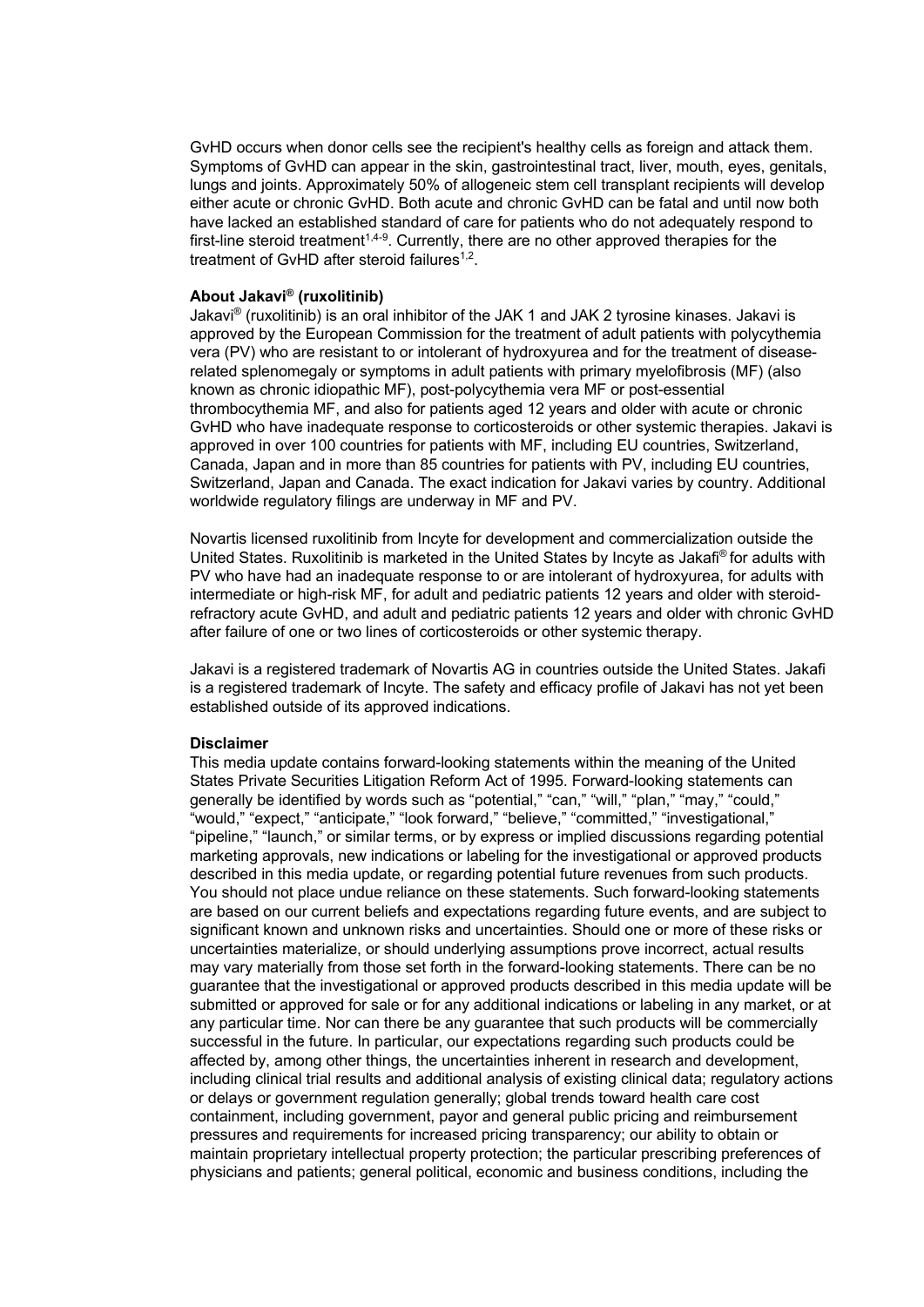effects of and efforts to mitigate pandemic diseases such as COVID-19; safety, quality, data integrity or manufacturing issues; potential or actual data security and data privacy breaches, or disruptions of our information technology systems, and other risks and factors referred to in Novartis AG's current Form 20-F on file with the US Securities and Exchange Commission. Novartis is providing the information in this media update as of this date and does not undertake any obligation to update any forward-looking statements contained in this media update as a result of new information, future events or otherwise.

#### **About Novartis**

Novartis is reimagining medicine to improve and extend people's lives. As a leading global medicines company, we use innovative science and digital technologies to create transformative treatments in areas of great medical need. In our quest to find new medicines, we consistently rank among the world's top companies investing in research and development. Novartis products reach nearly 800 million people globally and we are finding innovative ways to expand access to our latest treatments. About 108,000 people of more than 140 nationalities work at Novartis around the world. Find out more at https://www.novartis.com.

Novartis is on Twitter. Sign up to follow @Novartis at **https://twitter.com/novartisnews** For Novartis multimedia content, please visit **https://www.novartis.com/news/media-library** For questions about the site or required registration, please contact media.relations@novartis.com

#### **References**

- 1. Jaglowski SM, et al. Graft-versus-Host Disease: Why Haven't We Made More Progress? Curr Opin Hematol. 2014;21(2):141-147
- 2. Zeiser R, et al. Ruxolitinib for Glucocorticoid-Refractory Chronic Graft-versus-Host Disease (REACH3). New England Journal of Medicine; July 2021.
- 3. Zeiser, R, et al. Ruxolitinib for Glucocorticoid-Refractory Acute Graft-versus-Host Disease (REACH2). New England Journal of Medicine. April 2020.
- 4. Leukemia and Lymphoma Society. Graft-Versus-Host Disease Overview. 2021. Available at: https://www.lls.org/treatment/types-treatment/stem-cell-transplantation/graft-versus-host-disease
- 5. Jakavi (ruxolitinib) Summary of Product Characteristics. Novartis Pharma AG; 2022.
- 6. Ferrara JL., et al. Graft-versus-host disease. Lancet. 2009;373(9674):1550-1561.
- 7. Zeiser R., et al. Pathophysiology of Chronic Graft-versus-Host Disease and Therapeutic Targets. N Engl J Med. 2017 Dec 28;377(26):2565-2579
- 8. Jagasia MH, et al. National Institutes of Health Consensus Development Project on Criteria for Clinical Trials in Chronic Graft-versus-Host Disease: I. The 2014 Diagnosis and Staging Working Group report. Biol Blood Marrow Transplant. 2015.
- 9. Martin PJ, Rizzo JD, Wingard JR, et al. First- and second-line systemic treatment of acute graft-versus-host disease: recommendations of the American Society of Blood and Marrow Transplantation. Biol Blood Marrow Transplant. 2012;18(8):1150-1163.

# # #

#### **Novartis Media Relations**

E-mail: media.relations@novartis.com

Amy Wolf Novartis External Communications +41 79 576 0723 (mobile) Amy.Wolf@novartis.com

Julie Masow Novartis US External Communications +1 862 579 8456 Julie.masow@novartis.com

#### **Novartis Investor Relations**

Central investor relations line: +41 61 324 7944 E-mail: investor.relations@novartis.com

Michael Billings Novartis Hematology Communications +1 862 788 8656 (direct) +1 201 400 1854 (mobile) Michael.Billings@novartis.com